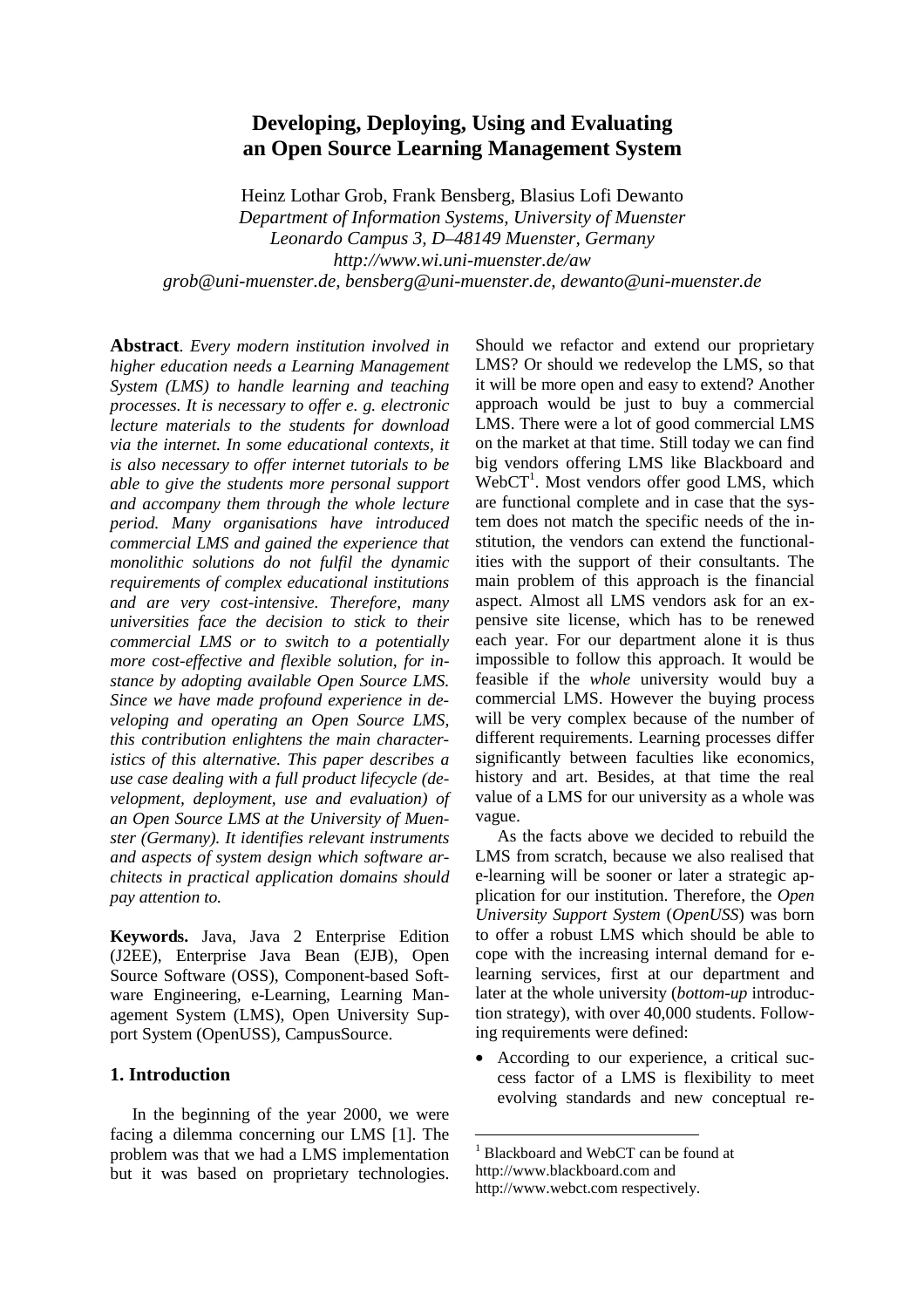quirements. In order to guarantee the modifiability of the source code, we decided to release the product under the GNU General Public License (GPL). This legal framework ensures an open development process, such that other educational institutions are entitled to use and modify our code.

- In order to develop a scalable, extendable and maintainable product, we decided to take advantage of multi-tier architecture. We also used component-based software engineering approach [2]. In particular, we have chosen Java and J2EE (Servlet and EJB) as the foundation technology [3]. This was a critical decision, since J2EE was not widely adopted in the year 2000. Java itself was a good choice. On the one hand, there were already a lot of java libraries available at that time. On the other hand, Java was gaining momentum to become standard language in computer science education.
- In order to achieve economies of scale, OpenUSS should support the Application Service Provider (ASP) model [4]. It should be able to manage any number of institutions e.g. universities, schools and companies, within one instance.

# **2. Project specific benefits**

Since the year 2000, we have implemented OpenUSS and use it at our university to provide e-learning services for more than 13,000 students and lecturers (see http://www.openuss.org). We published our source code via the Open Source mediators SourceForge.net and Campus-Source.de. Other academic institutions have also adopted OpenUSS for their individual educational needs and successfully installed their own instance [5]. In our experience, the main driver for system adoption was the use of a clearly designed and component-based architecture which is shown in **Fig. 1**.

J2EE makes the development and deployment of OpenUSS components independent of the container vendors. Therefore, we can install OpenUSS components in an Open Source or a commercial J2EE container [6]. However, for our own OpenUSS instance we only use Open Source J2EE containers, libraries and frameworks to exploit the advantages of OSS. Using an Open Source *implementation* on a standardised *specification* like Java and J2EE reduces

system specific investments, such that economic barriers of adoption are eradicated.



#### **Fig. 1: OpenUSS Component Architecture**

In case that the chosen Open Source J2EE container does not scale and perform adequately, it is easy to move OpenUSS components into a commercial J2EE container. Besides, each OpenUSS component can be executed on any distributed network node. Consequently, the system is able to distribute workloads on peak and shows a high degree of scalability. This feature is very useful, since LMS are – generally speaking – periodical applications. In particular, workloads do not occur uniformly but occasionally. For instance, the load of an LMS is high during semesters, and – as we observed – has its peaks during examinations. Consequently, the system has to operate absolutely reliable.

### **3. OSS Adoption problems**

Since our OpenUSS project is a pure Open Source approach, we encountered a broad spectrum of different adoption barriers. According to the TOE-framework [7], adoption problems relate to *technological*, *organizational* and *environmental* aspects.

Technologically speaking, we encountered problems concerning our J2EE layer. The employment of Enhydra as servlet container was not a problem, because the product was already mature at that time. Concerning the EJB container, two Open Source products were available: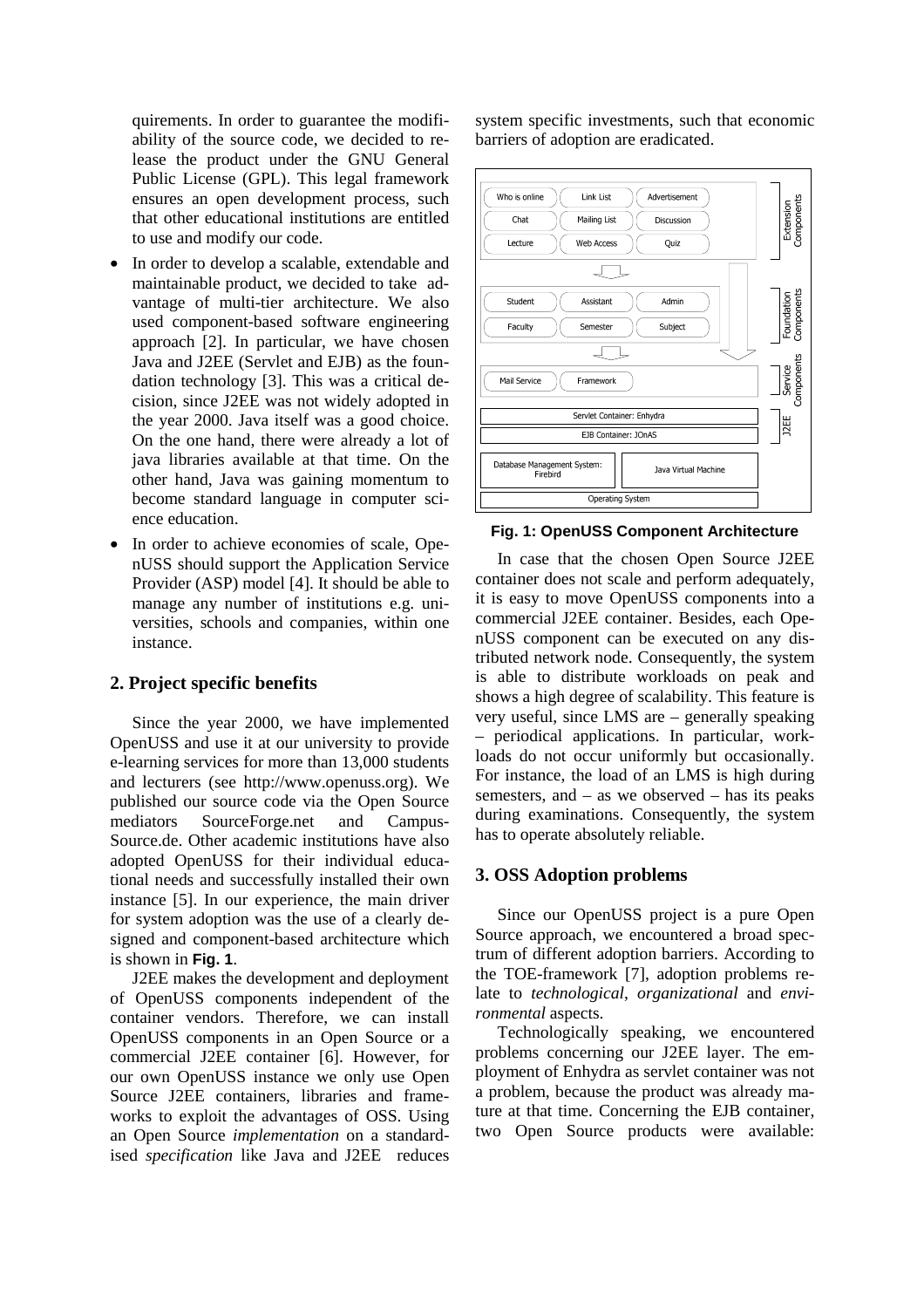JOnAS and JBoss<sup>2</sup>. After analyzing both products, we decided to use JOnAS because of its simplicity and the availability of its documentation. In the beginning we had stability problems with JOnAS because this product was immature at that time. But as usual, these problems disappeared with the availability of upgrades. The main problem we encountered on the technical level was the low performance of the system as we use OpenUSS to service mass lectures with more than 1,000 students at one time.

In order to solve this problem, we introduced a multi-server environment with load balancing features (**Fig. 2**).



**Fig. 2: OpenUSS Physical Architecture** 

We decided to deploy OpenUSS over four distributed Intel-based servers. In particular, three servers provide presentation and business layers of OpenUSS, whereas one server acts as dedicated database machine. **Fig. 2** shows the distribution scheme of OpenUSS [8]. In the front we use a load balancer to distribute the incoming requests among available presentation layer components. Subsequently, they forward the requests to the corresponding business layer components which carry out business processes (e. g. document download, mailing lists). In many cases the business layer components read or write data to the database to collect the necessary result. Afterwards, the business layer compo-

 $\overline{a}$ 

nents send the calculated result back to the user through the same way. In this physical architecture we clustered the presentation and business layer components, so that failure of those components can be balanced by others. Still, we have *single point of failures* remaining in some other components in this architecture. For example, in case that the database server will fail, the whole system will also fail. The remedy of this situation is to use clustered databases. Using an Open Source product like C-JDBC (Clustered JDBC) we can simply add a cluster of databases without having to change the system itself [9]. This extension will make the architecture a lot more robust, since each server node has the same functions and failure in a single node will not affect the system as a whole. By using distribution techniques, we are able to meet the different periodical workloads (rightsizing). For instance, during semesters it is necessary to provide high capacity for serving 1,000 users simultaneously, whereas during semester break, there is just a single server necessary to cope with some basic load.

By choosing J2EE as technological base, prerequisite skills and specialised knowledge for effective software development are indispensable. Due to the low level of diffusion of profound knowledge on J2EE software engineering, only few developers were available to help building or maintaining OpenUSS, even at university. This would be different if we would have chosen PHP, which is very popular for Open Source projects, in particular for the domain of e-learning. In our project context, we teach our students J2EE programming in order to develop the human resources necessary for system development and maintenance. This was a significant effort to eliminate the lack of skills as the dominant organizational barrier in OpenUSS adoption.

Environmental barriers evolved from the supplier side of our project. We used a variety of Open Source tools, which we evaluated by hands-on testing procedures. Of course, this process was very time consuming and represents the main cost driver in our project. According to our experience, this area of research deserves further scientific and practical attention. For instance, Open Source intermediaries like Source-Forge.net could supply more instruments to support structured evaluation techniques.

<sup>&</sup>lt;sup>2</sup> JOnAS and JBoss can be found at

http://www.objectweb.org and http://www.jboss.org respectively.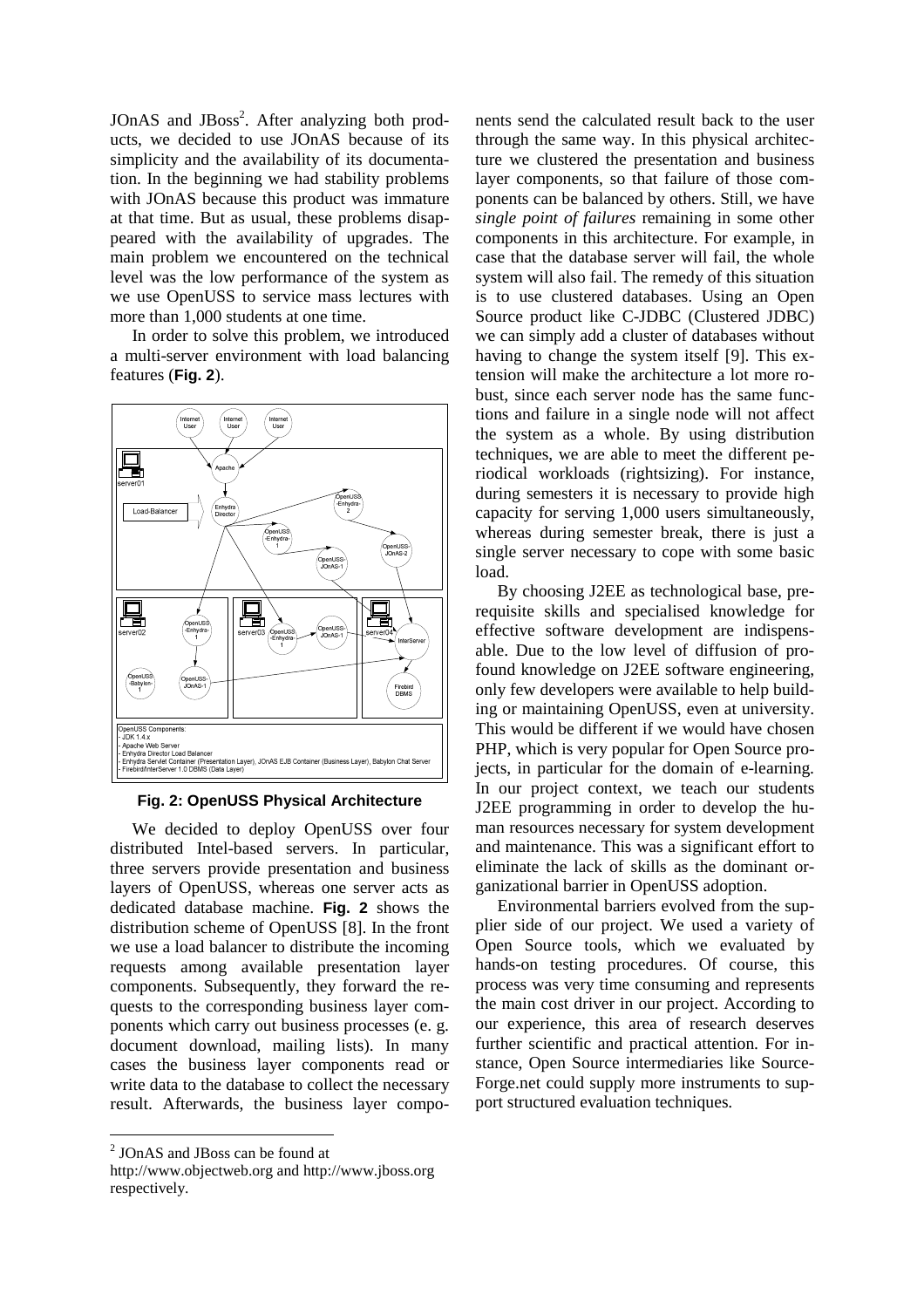# **4. User Activity and Acceptance**

In order to track the diffusion process, we set up different instruments to observe user activities and to analyse the acceptance. To draw a complete picture, we decided to use unobtrusive *and*  obtrusive methods of data collection. A valuable data source are server based log files. These web logs provide all elementary user events as a history of system usage and can be analysed by using web log analysing tools. Since web logs just report empirical behaviour [10], we also decided to use dedicated, obtrusive means of usability testing for the presentation front end of Ope $nUSS^3$  [11] [12].

Within our web log analysis, we analysed user activity for our winter semester 2002-2003 (six months). During that time, there were 8,000 users available on the LMS. An analysis of the user activity is significant since we have to observe the user needs carefully to prevent bottlenecks. Functionality and performance represent the most important bottleneck types on the system. In the face of limited resources, it is useless to invest a lot of time on a functionality, which users will not use anyway. This also applies to the performance of the system which plays an important role for user acceptance.

Despite the fact that there are numerous Open Source software products which are able to analyse server based log files, it was necessary to develop suitable analytical software. This was necessary since log file entries of J2EE software packages are very cryptic and need an intense integration of metadata (e. g. the name of a lecture instead of its index number). With this software we are able to create standard reports like the top 10 page views (shown in **Fig. 3**).

Through web log analysis we found that the most used function in OpenUSS is the download component for Lecture Materials with 170,000 page views (see **Fig. 3**). This implies that most students use the LMS to obtain their lecture materials. Typically, lecture materials are digital documents stored as Microsoft PowerPoint or Adobe PDF file formats. This business process is critical, since it implies significant loads for the LMS due to the high degree of network traffic. The second function is the Discussion Forum component, besides the login page of the Foundation component, with more than 25,000 page

 $\overline{a}$ 

views. These results enabled us to fine tune the performance for both functions to increase user acceptance.

Furthermore we found interesting results by looking at the average number of login requests by weekday (see **Fig. 4**). Starting on Sunday, the requests to system login increase because the students have to prepare their lectures for the coming week. On Friday, LMS usage decreases dramatically as the weekend gets closer.

The singular user activity analysis is not sufficient to evaluate user acceptance. Therefore we performed a usability test on representative users based on usability engineering techniques [13]. There are two roles of users available on the OpenUSS system: lecturers and students. The test is done on the latter. In the beginning, it is important to construct the representative user profile. Our study focused on male and female student users between 20 and 30 years old. Basic knowledge about computer and internet is available. Altogether, there were 73 users which are subdivided into three groups (see **Tab. 1**).

| <b>Test Group</b>                                                            | <b>Usability Methods</b>                                             |
|------------------------------------------------------------------------------|----------------------------------------------------------------------|
| Test group A:<br>first time users of<br>OpenUSS<br>$(N=48 \text{ persons})$  | <b>Scenario Based Testing</b>                                        |
| Test group B:<br>first time users of<br>OpenUSS<br>$(N=5$ persons)           | <b>Scenario Based Testing</b><br>combined with Think Aloud<br>Method |
| Test group C:<br>experienced users<br>of OpenUSS<br>$(N=20 \text{ persons})$ | <i><u><b>Ouestionnaire</b></u></i>                                   |

## **Tab. 1: Test Groups and Methods**

The testers from the test group A and B received some tasks to be accomplished within a given time line. An example task looks like: "You are at the start page of OpenUSS (http://www.openuss.org), please apply for a login und log in afterwards. This task is finished as soon as you are located at your personalised home page." The time restriction for this task was 300 seconds. The result of this task is depicted in **Fig. 5**.

<sup>&</sup>lt;sup>3</sup> These studies were carried out by students in scope of their Bachelor or Master thesis at the University of Muenster, Department of Information Systems.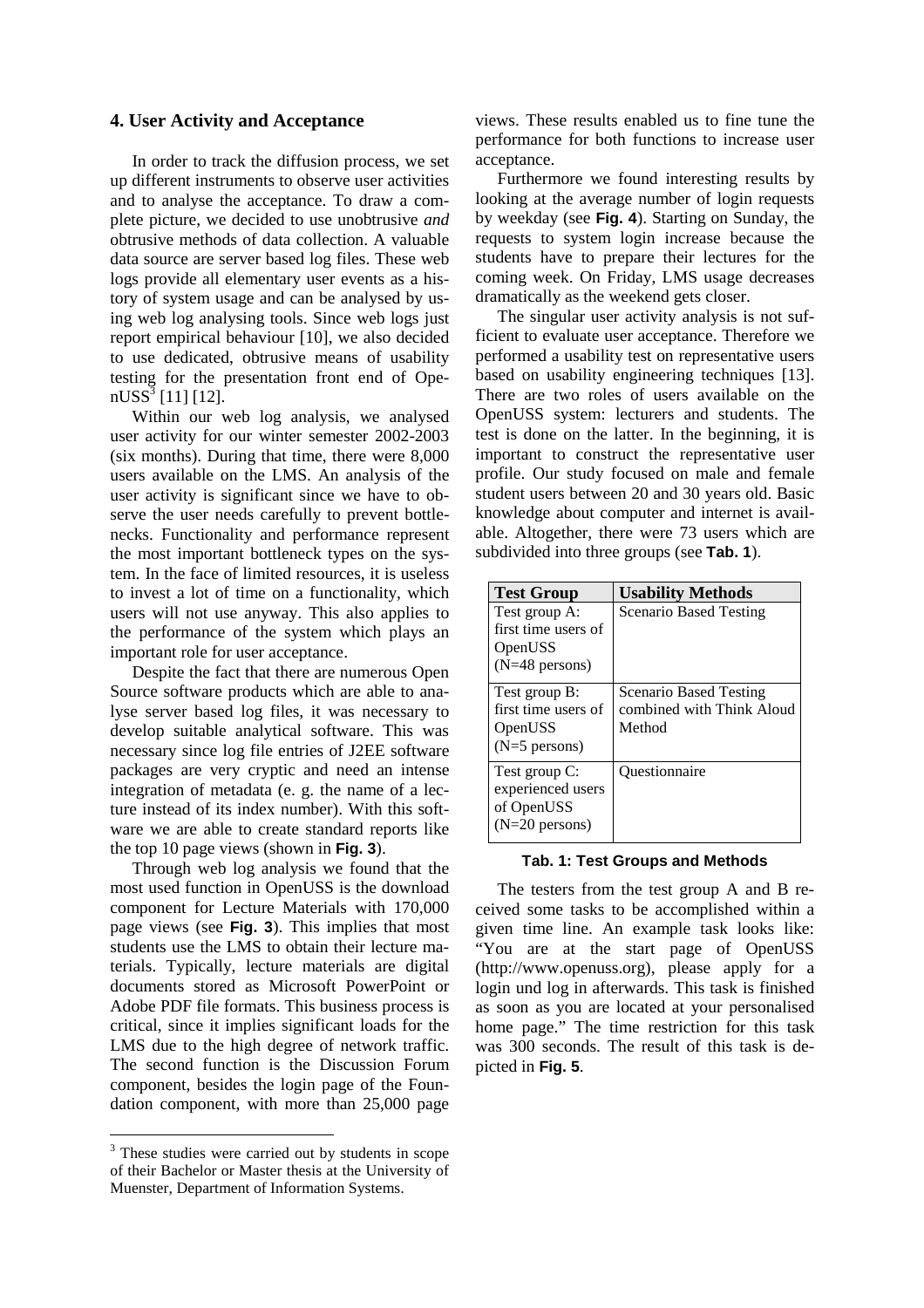

**Fig. 3: Top 10 Page Views** 



**Fig. 4: Login Behaviour by Weekday (avg.)** 



**Fig. 5: Assignment to Apply for Registration and Login**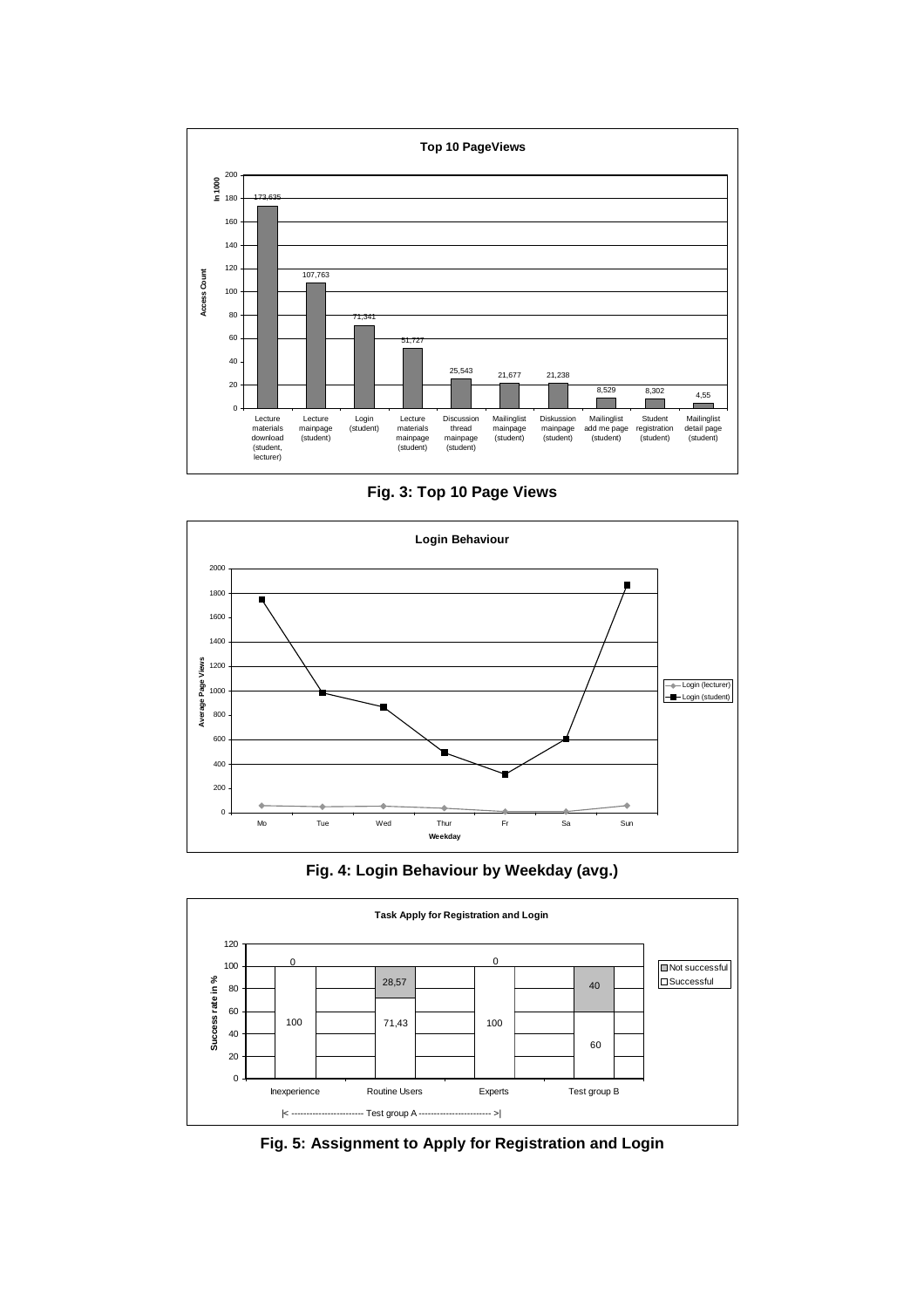It is interesting to see that almost 30 % of the routine users of computer and internet from the test group A were not able to complete the task within the given time restriction. In contrast, all inexperienced users from the same group could finish the task without any difficulty.

Another approach was carried out on the test group C, which has to answer a set of questions based on their subjective experience with the system. The questionnaire offered a scale from 0 (bad) to 9 (excellent). **Tab. 2** shows the average result of the questionnaire, which divides into five categories. Each category contains one or more questions.

| Category            | <b>Average Result</b><br>$(0 = min, 9 = max)$ |
|---------------------|-----------------------------------------------|
| General impression  | $\mu = 5.5$                                   |
| Display view        | $\mu = 6$                                     |
| System messages and | $\mu = 4$                                     |
| menu expressions    |                                               |
| Ease of use         | $\mu = 4.5$                                   |
| System performance  | $\mu = 6$                                     |

#### **Tab. 2: Average Result of the Questionnaire**

It is obvious to see that the ease of use (help text, testing on new functions, execution of tasks and operation on the user interface) and the system messages need an intense rework. On the other side, it is discernible that the system rates above average for the categories general impression, display view and performance. This confirms our basic technological hypothesis that the chosen J2EE technology is adequate for the implementation of mission critical systems with high server loads.

### **5. Summary**

During the development process of Open-USS, we learned that it is possible to create and operate a robust LMS using pure Open Source tools and environment. In particular, building and deploying a component-based LMS with J2EE is an excellent way to manage system complexity. Since we used J2EE as core technology, we had to develop the system from scratch. There were only few J2EE components available within the Open Source, such that we were even forced to develop basic services like mailing lists and login procedures.

Other universities adopted OpenUSS and customised it to meet their needs (e. g. language translation). Although an Open Source solution like OpenUSS can offer significant financial advantages compared to commercial products [14], the rate of the platform diffusion is rather low. In our experience the most critical success factor for adoption is the presence of profound skills in J2EE software engineering and hence the ability to manage J2EE complexity. To lower this barrier we created a new infrastructure project to alleviate the development of J2EE components in particular for OpenUSS (see Enterprise Java Open Source Architecture – EJOSA at http://ejosa.sourceforge.net) [15].

After the development part we had to deploy the system within a production environment. One should not underestimate this task as it took a long period to optimise the system environment to cope with the massive load. Therefore it is certainly worthwhile to offer an ASP solution to other institutions, which do not have the capacity and knowledge in maintaining a production environment.

At the end of the software lifecycle it is necessary to evaluate the LMS to analyse user acceptance and activities. From the evaluation's result it is obvious that it is not easy to build a user interface for LMS, which is acceptable to all users of the system. Clearly arranged navigation and function bars help to improve user acceptance as many of students and lecturers are still new with the environment of e-learning.

The result of those studies will be absorbed into the next lifecycle of system development and will contribute to the continuous improvement of the whole system.

### **6. Acknowledgements**

We would like to thank Kerstin Müller and Henning Eiben for their scientific and practical engagement on the OpenUSS development project [11] [12].

# **7. References**

- [1] B. L. Dewanto, "Learning Java Programming Language with Open Source Products and Technologies," http://edu.netbeans.org/ support/oss.html (current July 2003).
- [2] G. T. Heineman and W. T. Council, Component-Based Software Engineering – Putting the Pieces Together, Addison-Wesley, 2001.
- [3] R. Monson-Haefel, Enterprise JavaBeans, Second Edition, O'Reilly, 2000.